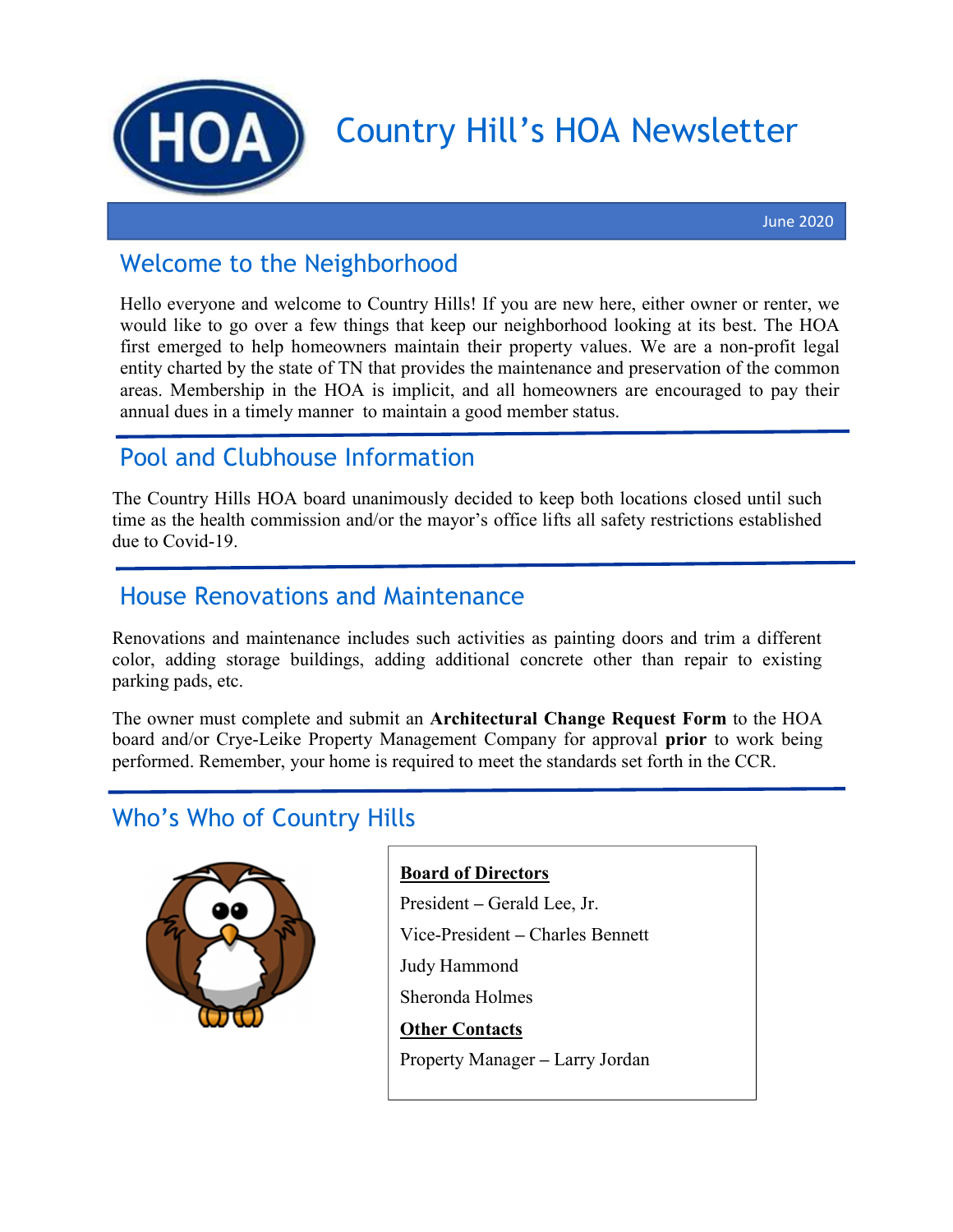#### Yard Maintenance & Home Upkeep

Residents are required to maintain their yards regularly which include the trees, shrubs and flower beds. Grass is not to exceed 12 inches. Failure to do so will result in a warning letter from the HOA. If these violations are not corrected, a fee will be charged to the homeowner.

#### Mailbox Upkeep



If you need your mailbox repaired, please contact Mr. Ken Black at 901-604-0468 to repair your mailbox. Failure to do so will result in a warning letter, and then if not corrected, a fee will be charged to the homeowner.

### Adherence to Country Hills Covenants

If you own a rental property here, please make certain that your renters know our covenants. The homeowner will be held responsible and accountable for the actions of their renters. The CCRs have been posted on the Country Hill HOA Facebook site.

#### Full payment of 2020 dues have been extended July  $4<sup>th</sup>$ , 2020 before penalties are assessed.

To access a copy of the CCRs:

- Go to Facebook account Country Hills HOA
	- o Select files
	- o Select Country Hills CC&Rs.pdf

or

• Contact Larry Jordan at 901-758-5678 and request a copy to be emailed.

or

You can also, request a hard copy from Larry Jordan  $lary.jordan@crye-like.com$ . This hard copy will be printed and mailed to the homeowner's address at the homeowner's expense.